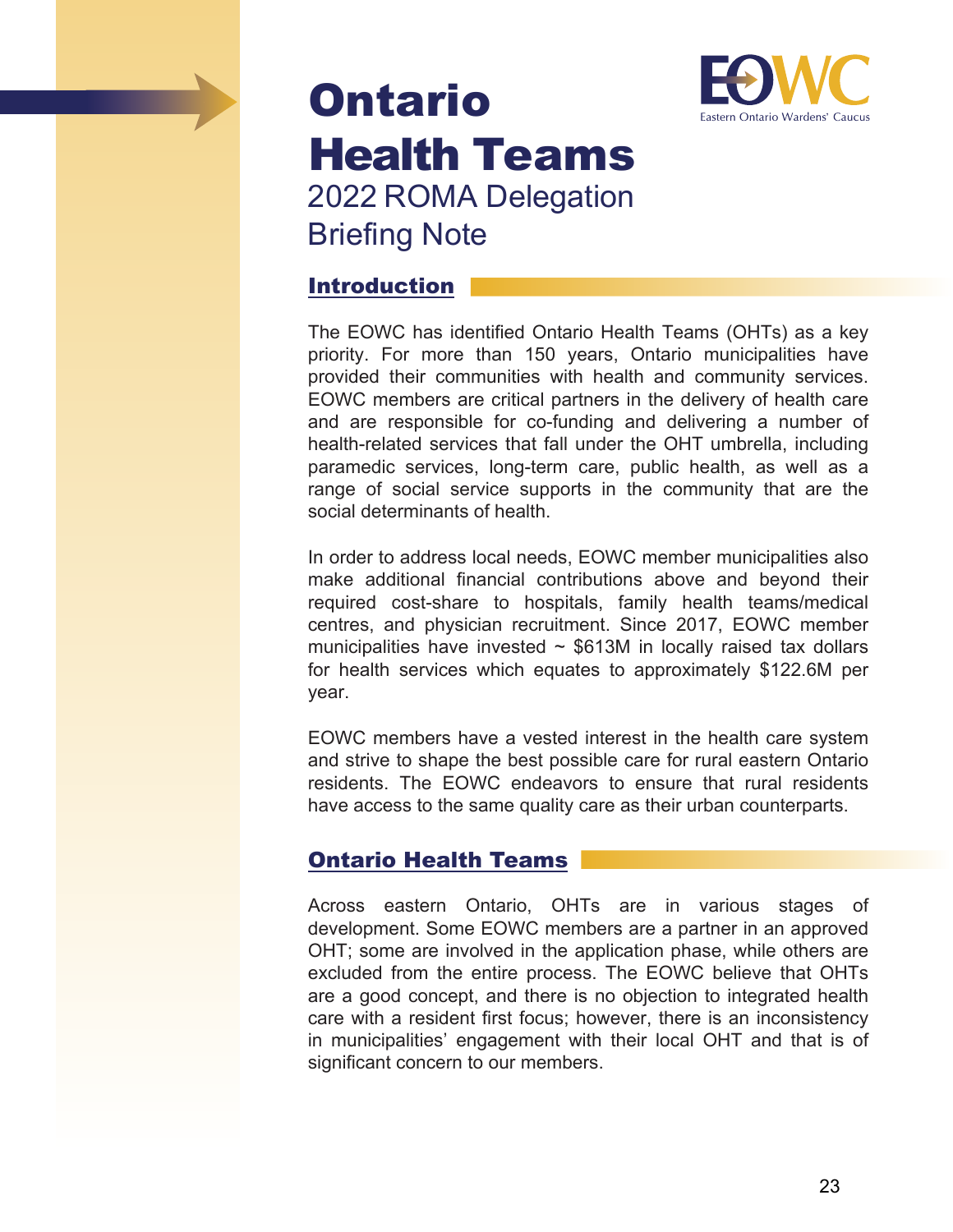In addition, the funding and the governance models of OHTs require accountable and responsible representation. Specifically, municipalities require a meaningful seat at the senior governance table, given the array of health-related services they provide and the thousands of municipal employees providing these services directly to the public.

The EOWC advocates on behalf of their member municipalities that there must be a meaningful role for municipalities to play in OHT governance, regardless of previous or existing financial relationships with hospitals. The Province should also create a consistent governance model that provides a mechanism to discuss and dispute funding decisions, as required.

The EOWC strongly advocates for the Province to mandate that the leadership of all OHTs must include representation from **each** County or Region within their catchment area. Elected members of municipal councils have a duty to represent the interests of their ratepayers, by providing oversight for health-related services and are best positioned to make local health-care decisions as they understand the unique challenges that our communities face. They are elected to represent the interests of their taxpayers and communities and, as such, must be at the governance table to participate in these local health and community decisions.

A guiding principle of the EOWC is 'say for pay', where municipalities are required to pay for services, a governance model needs to be in place that allows municipalities to have a say in program development and delivery. OHTs needs to function in a similar manner to the Board of Health where each County and City have a vote. The responsibility to be the voice of our residents in the future direction of community-based health care, including the evolution of OHTs, is a key priority for the EOWC.

It is also critical that both current and future municipal investments in local health care are protected. The OHT model must be designed to protect municipal operating and capital investments into programs they operate such as long-term care, paramedic services and community services.

Municipalities are the only health care agency that is both a taxing and spending authority and OHT funding and programs should respect this unique delivery model. OHT processes will impact funding from upper and single-tier municipalities for direct health care services and social services, as well as influence the way these services are delivered to our residents. Additionally, elected members of municipal councils have a duty to represent the interests of their ratepayers, by providing oversight for health-related services. While direct taxation may not be an issue for an agency with a volunteer Board of Directors, it is of paramount importance to our municipal councils. This process should be transparent and based on a governance model that will allow municipalities to meet their fiduciary duty and responsibilities under the Municipal Act. In short, the EOWC must be confident in a decision-making framework that recognizes the unique role of municipalities.